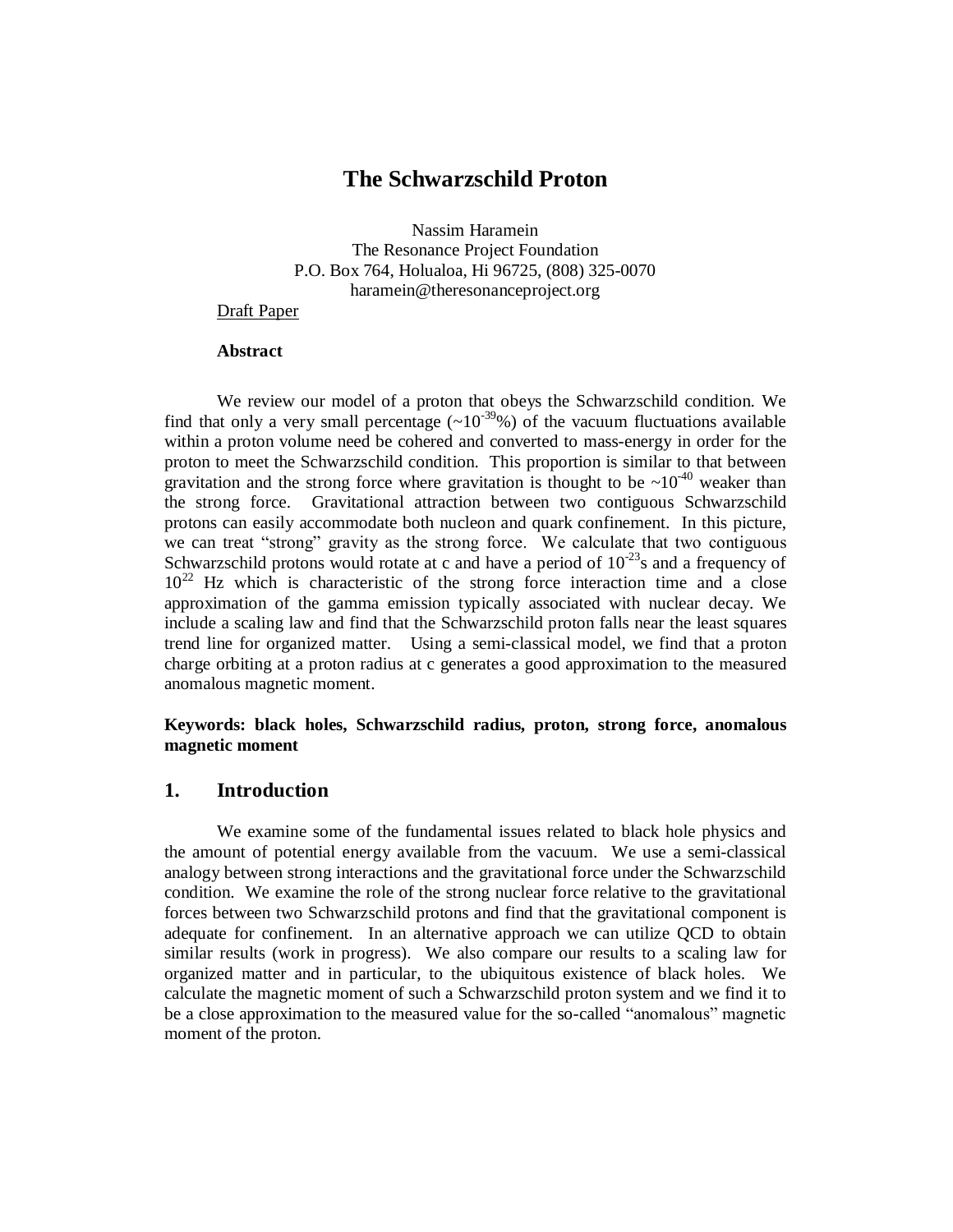## **2. Fundamentals of the Schwarzschild Proton**

In our approach to comprehend a fundamental relationship between the strong force and gravitational interactions we utilize a semi-classical approach in order to yield a more definitive understanding. The quantum vacuum density is given as  $\rho_v = 5.16 \times 10^{93}$  *gm* / *cm*<sup>3</sup>. We can calculate the amount of vacuum density necessary from the quantum vacuum fluctuations to produce the Schwarzschild condition at a nucleon's radius. For a proton with a radius of  $r_p = 1.32$  *Fm* and a volume of  $V_p = 9.66 \times 10^{-39}$  cm<sup>3</sup>, the quantity of the density of the vacuum available in the volume of a proton,  $R_\rho$  is

$$
R_{\rho} = \rho_{\nu} V_{p}
$$
 then  $R_{\rho} = 4.98 \times 10^{55} \text{ gm} / \text{ proton volume}$ . (1)

One can obtain a similar result utilizing the proton volume  $V_p$  and dividing it by the Planck volume  $v_{pl}$  given by  $v_{pl} = \ell^3$ . Therefore,  $v_{pl} = 4.22 \times 10^{-99}$  cm<sup>3</sup> where  $\ell$  is the Planck length  $\ell = 1.62 \times 10^{33}$  cm. Then,  $\eta = \frac{v_p}{v_p}$ *p v*  $\eta = \frac{V_p}{V}$  yields the quantity  $2.29 \times 10^{60}$  where  $\eta$  is the ratio of the proton volume to the Planck volume. Since the

Planck's mass  $m_p$  is given as  $m_p = 2.18 \times 10^{-5}$  gm, then the mass density within a proton volume is

$$
R_{\rho} = m_{p} \eta \tag{2}
$$

then  $R_{\rho} = 4.98 \times 10^{55}$  gm/ proton volume. We note that this value is typically given as the mass of matter in the universe. This may be an indication of an ultimate entanglement of all protons. We then calculate what proportion of the total vacuum density  $R_\rho$  available in a proton volume  $V_p$  is necessary for the nucleon to obey the Schwarzschild condition  $R_s = \frac{2G_l}{c^2}$  $R_s = \frac{2GM}{c^2}$ . The mass *M*, needed to obey the Schwarzschild condition for a proton radius of  $r_p = 1.32$  *Fm* is

$$
M = \frac{c^2 R_s}{2G} \tag{3}
$$

where we choose the condition that  $R_s = r_p = 1.32$  *Fm* and the gravitational constant is given as  $G = 6.67 \times 10^{-8} cm^3 / gm s^2$ , and the velocity of light is given as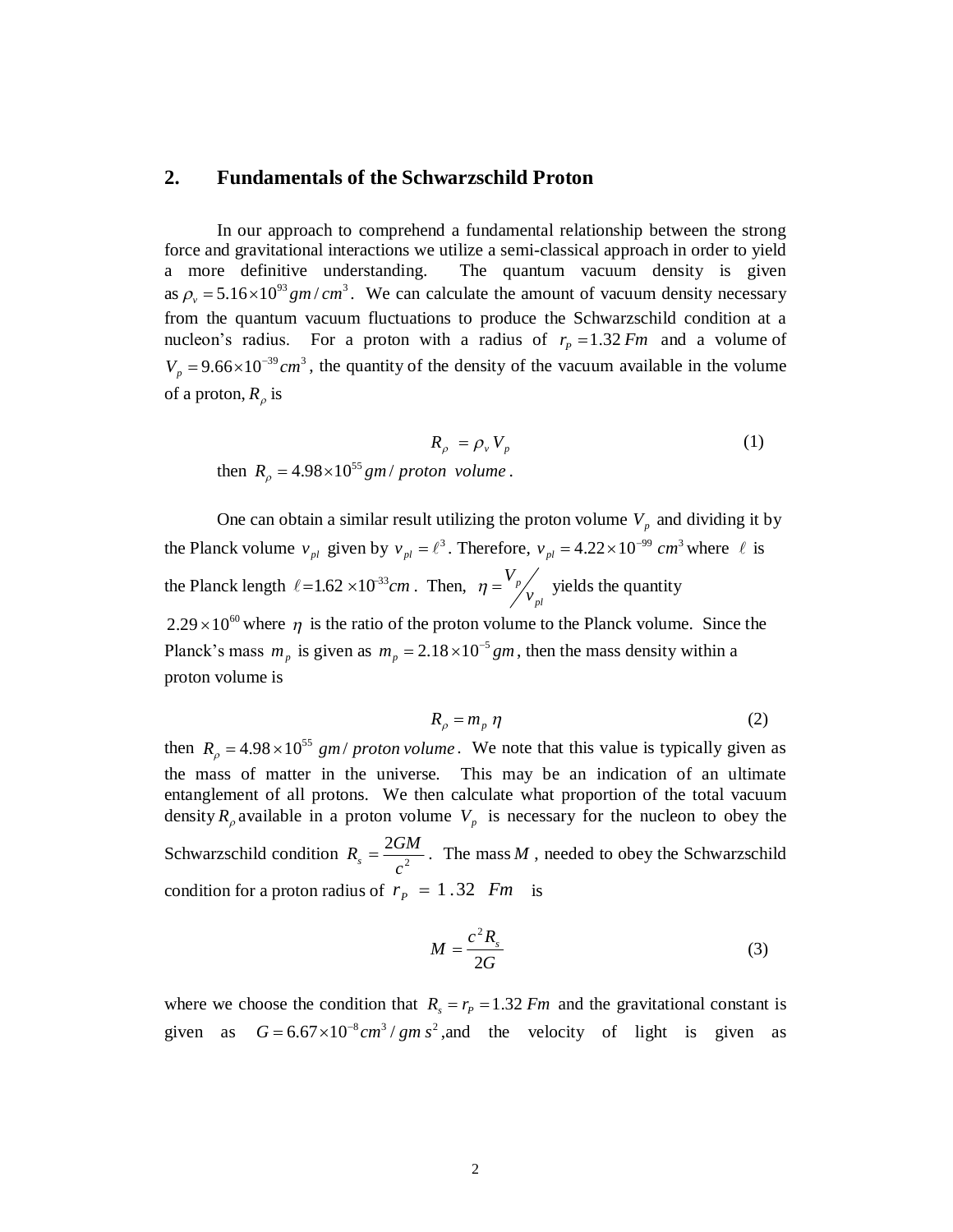$c = 2.99 \times 10^{-10}$  *cm* / *s*. Then *M* equals the Schwarzschild mass of  $M = 8.85 \times 10^{14}$  gm which is derived from the density of the vacuum available in a proton volume  $V_p$ .

We note that only a very small proportion of the available mass-energy density from the vacuum within  $V_p$  is required for a nucleon to obey the Schwarzschild condition. In fact, the ratio of the quantity of density of the vacuum in the volume of a proton,  $R_0 = 4.98 \times 10^{55}$  to the quantity sufficient for the proton to meet the Schwarzschild condition,  $M = 8.85 \times 10^{14}$  gm is:

$$
\frac{M}{R_{\rho}} = 1.78 \times 10^{-41}
$$
 (4)

Therefore, only  $1.78 \times 10^{-39}$  % of the mass-energy density of the vacuum is required to form a "*Schwarzschild proton."* This contribution from the vacuum may be the result of a small amount of the vacuum energy becoming coherent and polarized near and at the boundary of the "horizon" [1] (Sec 4 pgs 11-16) of the proton due to spacetime torque and Coreolis effects as described by the Haramein-Rauscher solution [2, 3].

Now let us consider the gravitational force between two contiguous Schwarzschild protons. In a semi-classical approach the force between these protons is given as

$$
F = \frac{GM^2}{\left(2r_p\right)^2} \tag{5}
$$

where the distance between the protons' centers is  $2r<sub>p</sub> = 2.64$  *Fm*, yielding a force of  $7.49\times 10^{47}$  dynes.

We now calculate the velocity of two Schwarzschild protons orbiting each other with their centers separated by a proton diameter. We utilize the force from Eq. 5 to calculate the associated acceleration

$$
a = \frac{F}{M} \tag{6}
$$

which yields  $a = 8.46 \times 10^{32}$  cm/ $s^2$ .

We utilized this acceleration to derive the relativistic velocity as

$$
v = 2\sqrt{2ar_p} \ . \tag{7}
$$

Then  $v = 2.99 \times 10^{10}$  cm/s. Thus,  $v = c$ , the velocity of light. The period of rotation of such a system is then given by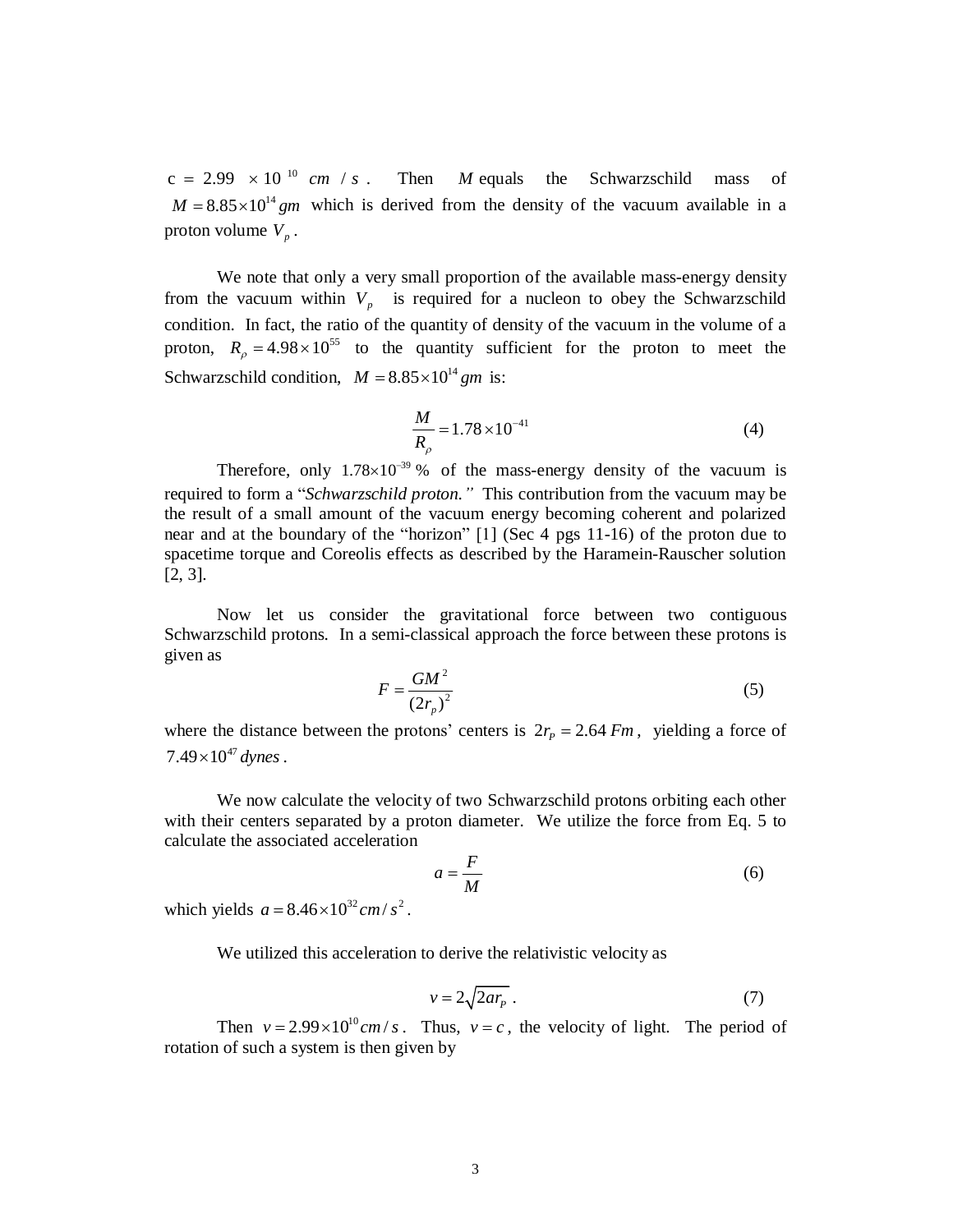$$
t = \frac{2\pi r_p}{v} \tag{8}
$$

which yields  $t = 5.55 \times 10^{-23} s$ . Interestingly, this is the characteristic interaction time of the strong force.

The strong interaction manifests itself in its ability to react in a very short time. For example, for a particle which passes an atomic nucleus of about  $10^{-13}$  cm in diameter with a velocity of approximately  $10^{10}$  cm /*s*, having a kinetic energy of approximately 50 MeV for a proton (and 0.03 MeV for an electron), the time of the strong interaction is  $10^{-23}$  s [4].

Therefore, the frequency of the Schwarzschild proton system is

$$
f = \frac{1}{t} \tag{9}
$$

or  $f = 1.806 \times 10^{22}$  Hz, which is within the measured gamma ray emission frequencies of the atomic nucleus. This is a most interesting result and is consistent with hadronic particle interactions.

Further, we calculate the centrifugal forces that may contribute to the rapid weakening of the attractive force at the horizon of such a Schwarzschild proton system. As a first order approximation we utilize a semi-classical equation that expresses the centrifugal potential between two orbiting bodies. Note that we utilize the reduced mass as typically used in nuclear physics for rotational frames of reference, calculated by

$$
m_{red} = \frac{M_1 M_2}{M_1 + M_2}
$$
 (10)

where  $M = 8.85 \times 10^{14}$  gm, yielding, (in our case) half the total mass or  $4.45 \times 10^{14}$  gm. The expression for the centrifugal potential is:

$$
V(r) = \frac{L^2}{2mr^2} = \frac{(mrc)^2}{2mr^2} = \frac{mc^2}{2}.
$$
 (11)

Therefore, the centrifugal potential reduces to the kinetic energy of the system, resulting in

$$
V(r) = 1.98 \times 10^{35} \text{ergs}
$$
 (12)

We divide by *r* to obtain the centrifugal force of  $7.49 \times 10^{47}$  Dynes from the centrifugal potential.

Now we calculate the Coulomb repulsion of such a system as it contributes to the total repulsive force and should be added to the centrifugal component. The repulsion of two protons just touching is given by

$$
Force = \frac{Kc \, q_1 \, q_2}{r^2} \tag{13}
$$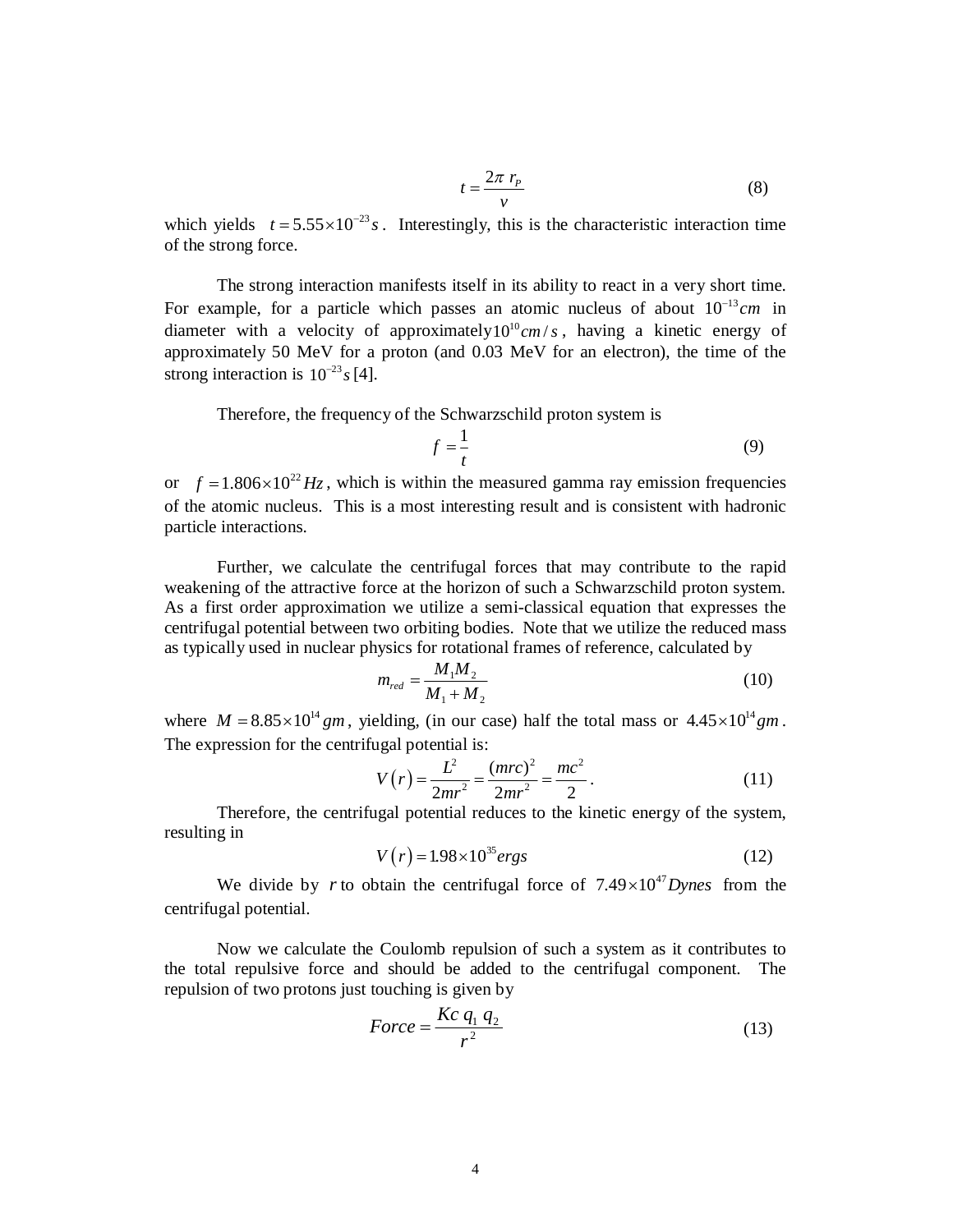where  $Kc = 8.988 \times 10^9 Nm^2C^2$  and  $q_1 = q_2 = 1.602 \times 10^{-19}$  *Coulomb*, the charge of the proton. Then

$$
F = 33N \text{ or } 3.3 \times 10^6 \text{ dynes}
$$
 (14)

We then add the Coulomb repulsion of  $3.3 \times 10^6$  *dynes* to the centrifugal component and find a negligible change on a value of  $\sim 10^{47}$  *dynes* of centrifugal force.

From the Equation 5, above, the gravitational attraction between two Schwarzschild protons is  $7.49 \times 10^{47}$  *dynes*. Therefore, we obtain a stable orbit for two orbiting Schwarzschild protons at a diameter apart.

It is clear from these results that the "strong force" may be accounted for by a gravitational attraction between two Schwarzschild protons. In the standard model the strong force is typically given as 38 to 39 orders of magnitude stronger than the gravitational force however, the origin of the energy necessary to produce such a force is not given. Remarkably, a Schwarzschild condition proton as a mass  $(8.85 \times 10^{14} \text{ gm})$ approximately 38 orders of magnitude higher than the standard proton mass  $(1.67 \times 10^{-24}$  gm), producing a gravitational effect strong enough to confine both the protons and the quarks. Our approach, therefore, offers the source of the binding energy as spacetime curvature resulting from a slight interaction  $(1.78 \times 10^{-39} \%)$  of the proton with the vacuum fluctuations and offers a unification from cosmological objects to atomic nuclei. Therefore, we write a scaling law [1] to verify that the Schwarzschild proton falls appropriately within the mass distribution of organized matter in the universe.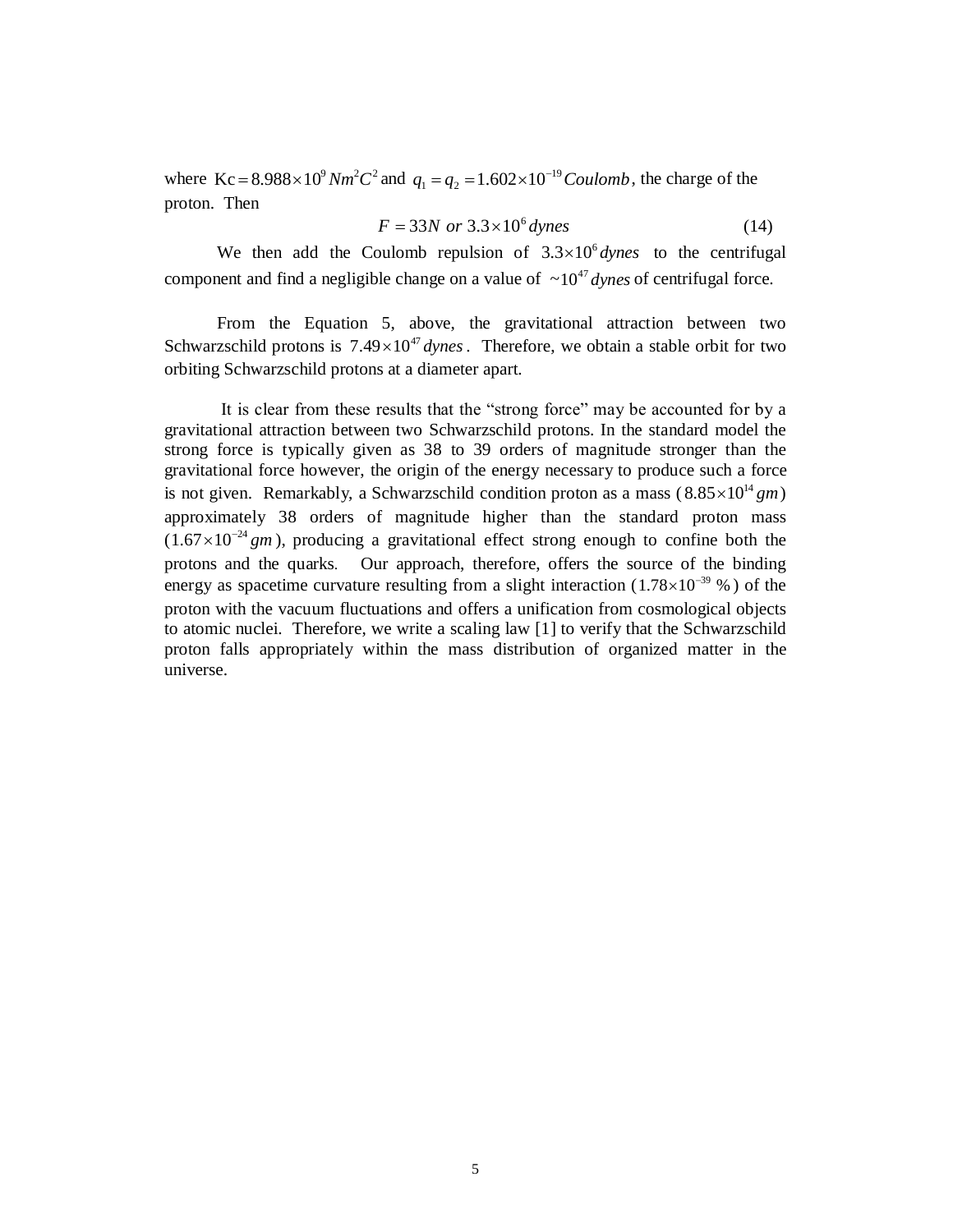

# **A Scaling Law for Organized Matter of Mass vs. Radius**

 **Figure 1. Mass vs. Radius**

A plot of Log Mass (gm) vs. Log Radius (cm) for objects from the Universe to a Planck black hole. The light red line is a least squares trend line. The graph clearly demonstrates a tendency for different scales' masses to form and cluster along an approximate linear progression. Although the Schwarzschild proton falls nicely on the trend line, the standard proton is far from it.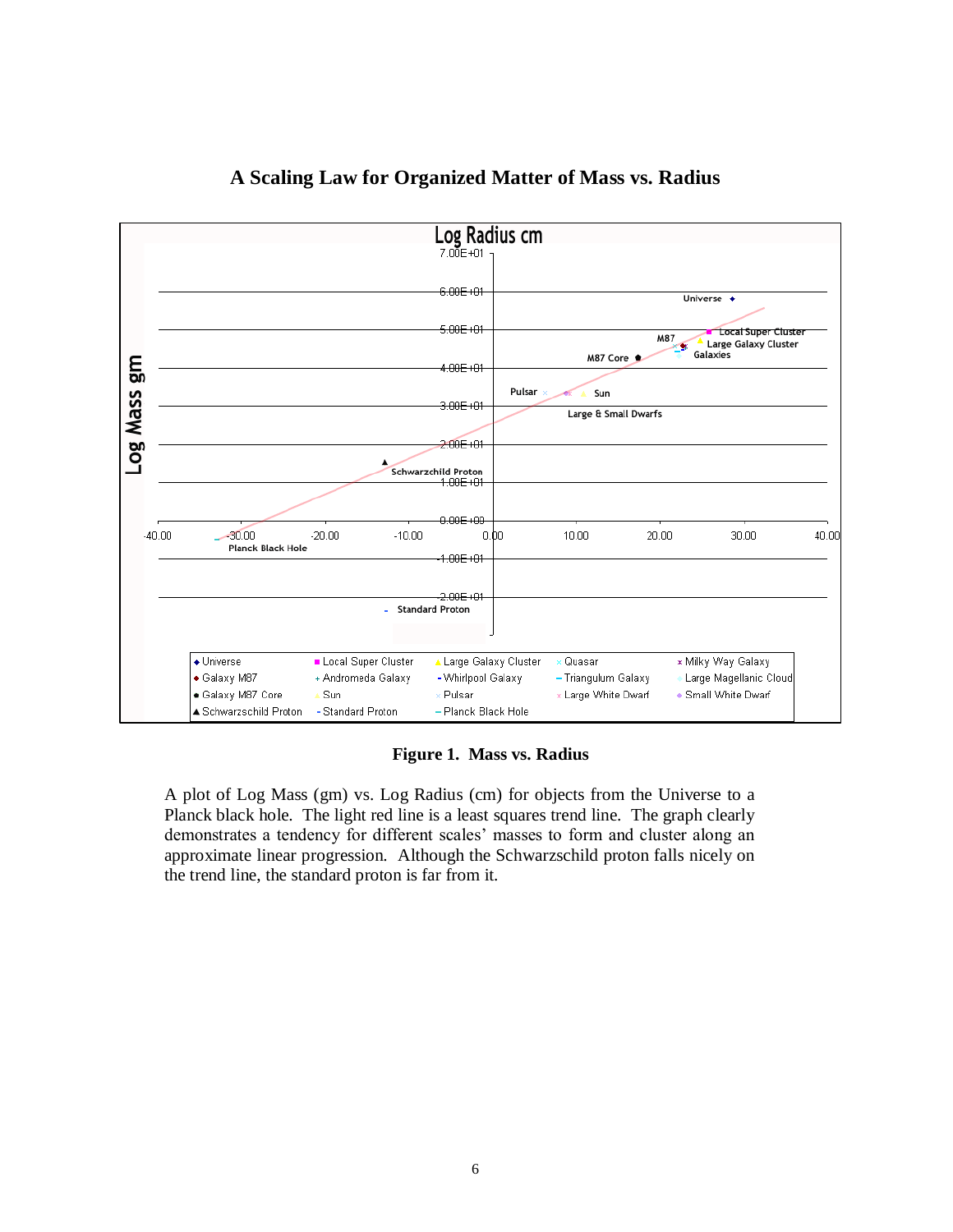#### **TABLE 1. Mass and Radius Data for the Scaling Law**

|                               | Mass         | <b>Log Mass</b> | <b>Radius</b> | <b>Log Radius</b> |
|-------------------------------|--------------|-----------------|---------------|-------------------|
| <b>Universe</b>               | 1.59E+58     | $5.82E + 01$    | 4.40E+28      | 28.64             |
| <b>Local Super Cluster</b>    | 1.99E+49     | 4.93E+01        | 7.10E+25      | 25.85             |
| <b>Large Galaxy Cluster</b>   | 1.99E+47     | 4.73E+01        | $6.17E + 24$  | 24.79             |
| Quasar                        | 7.96E+45     | 4.59E+01        | $6.17E + 21$  | 21.79             |
| <b>Milky Way Galaxy</b>       | 5.97E+45     | 4.58E+01        | $9.46E + 22$  | 22.98             |
| <b>Galaxy M87</b>             | 5.37E+45     | 4.57E+01        | 5.68E+22      | 22.75             |
| <b>Andromeda Galaxy</b>       | 1.41E+45     | $4.52E + 01$    | $1.04E + 23$  | 23.02             |
| <b>Whirlpool Galaxy</b>       | $3.18E + 44$ | 4.45E+01        | 3.60E+22      | 22.56             |
| <b>Triangulum Galaxy</b>      | 1.41E+44     | 4.42E+01        | $1.04E + 22$  | 22.02             |
| <b>Large Magellanic Cloud</b> | 1.19E+43     | $4.31E + 01$    | 1.84E+22      | 22.27             |
| <b>Galaxy M87 Core</b>        | 3.98E+42     | 4.26E+01        | 2.37E+17      | 17.37             |
| <b>Sun</b>                    | 1.99E+33     | $3.33E + 01$    | $6.95E+10$    | 10.84             |
| <b>Pulsar</b>                 | 2.79E+33     | $3.34E + 01$    | 1.50E+06      | 6.18              |
| <b>Large White Dwarf</b>      | $2.65E + 33$ | $3.34E + 01$    | 1.39E+09      | 9.14              |
| <b>Small White Dwarf</b>      | 1.99E+33     | $3.33E + 01$    | 5.56E+08      | 8.75              |
| <b>Schwarzschild Proton</b>   | 8.89E+14     | $1.49E + 01$    | 1.32E-13      | $-12.88$          |
| <b>Standard Proton</b>        | 1.67E-24     | $-2.38E + 01$   | $-2.97E + 01$ | -12.88            |
| <b>Planck Black Hole</b>      | 1.00E-05     | $-5.00E + 00$   | $-7.60E + 01$ | $-33.00$          |

On a graph of Log Mass vs. Log Radius, (Figure 1.) we find interestingly that most organized matter tends to cluster along a fairly narrow linear region as mass increases. The Schwarzschild proton falls nicely near the least squares trend line clustering organized matter whereas the standard proton falls many orders of magnitude away from it.

#### **3. The "Anomalous" Magnetic Moment**

We calculate the "anomalous" magnetic moment [5] of the proton using a simple model where the proton is a sphere with a Compton radius of 1.321 Fermi spinning at the speed of light, c, with a point proton charge at its equator. The magnetic moment is given as:

$$
\mu = \frac{qrv}{2} \tag{15}
$$

where q is an elementary charge of  $1.60217653 \times 10^{-19}$  Coulombs, the proton radius is  $r_p = 1.321 \times 10^{-15}$  *meters* and the velocity  $v = 2.998 \times 10^8$  *m/s* giving a value of the magnetic moment of such a proton of  $3.17259 \times 10^{-26}$  Joules/Tesla.

The measured magnetic moment of the proton is  $1.40895 \times 10^{-26}$  Joules / Tesla, which is only 2.25 times smaller than our calculated value. The magnetic moment